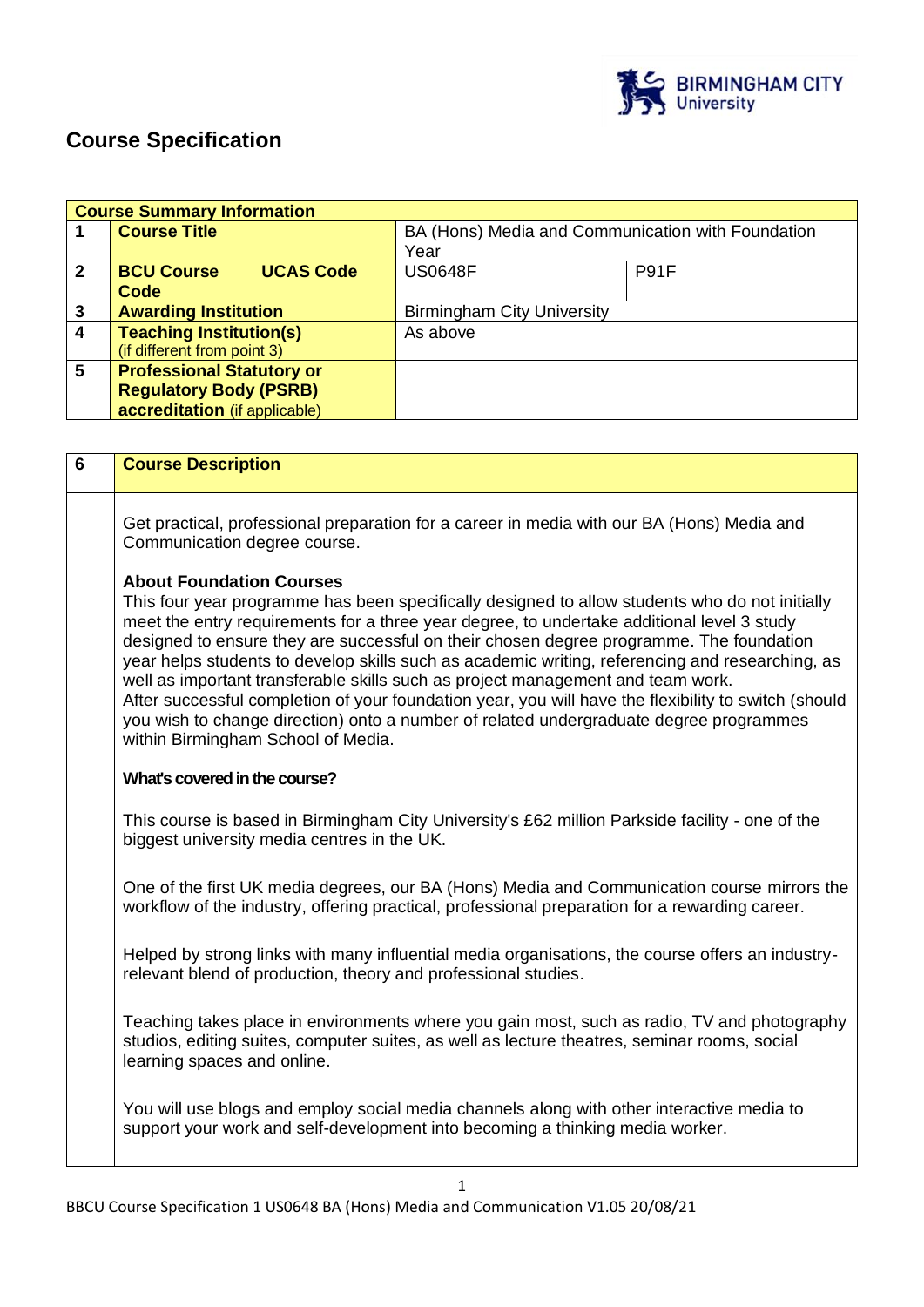

|    | <b>Course Awards</b>                                    |       |                                  |  |
|----|---------------------------------------------------------|-------|----------------------------------|--|
| 7a | <b>Name of Final Award</b>                              | Level | <b>Credits</b><br><b>Awarded</b> |  |
|    | Bachelor of Arts with Honours Media and Communication   | 6     | 480                              |  |
| 7b | <b>Exit Awards and Credits Awarded</b>                  |       |                                  |  |
|    | <b>Foundation Certificate Media and Communication</b>   |       | 120                              |  |
|    | Certificate of Higher Education Media and Communication |       | 240                              |  |
|    | Diploma of Higher Education Media and Communication     | 5     | 360                              |  |
|    | Bachelor of Arts Media and Communication                | 6     | 420                              |  |

| <b>Derogation from the University Regulations</b> |
|---------------------------------------------------|
| Not applicable                                    |

|                         | <b>Delivery Patterns</b> |                             |                          |         |
|-------------------------|--------------------------|-----------------------------|--------------------------|---------|
| <b>Mode(s) of Study</b> |                          | <b>Location(s) of Study</b> | <b>Duration of Study</b> | Code(s) |
| <b>Full Time</b>        |                          | <b>City Centre</b>          | vears                    | JS0648F |

| 10 | <b>Entry Requirements</b>                                                                                                                                                                                                  |
|----|----------------------------------------------------------------------------------------------------------------------------------------------------------------------------------------------------------------------------|
|    | The admission requirements for this course are stated on the course page of the BCU website at<br>https://www.bcu.ac.uk/, or may be found by searching for the course entry profile located on the<br><b>UCAS</b> website. |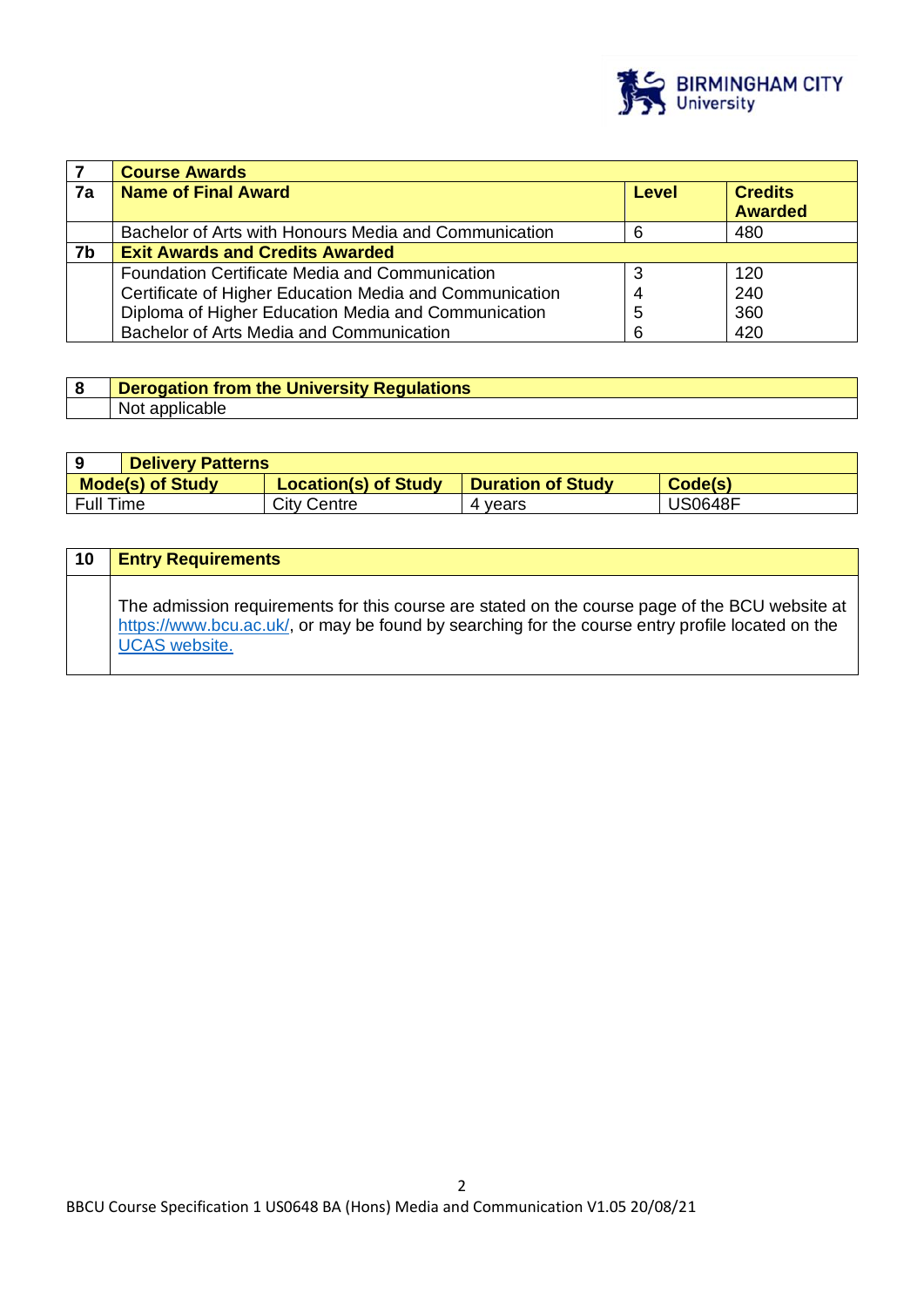

| <b>Course Learning Outcomes</b>                                                                                                        |
|----------------------------------------------------------------------------------------------------------------------------------------|
| Knowledge & Understanding                                                                                                              |
|                                                                                                                                        |
| Describe media forms and genres, and the way in which they organise understandings,                                                    |
| meanings and affects                                                                                                                   |
| Select research methods and apply them creatively                                                                                      |
| Explain creative industries contexts showing an understanding of the cultural, economic, political                                     |
| and regulatory contexts of the creative industries<br>Demonstrate an understanding of your own creative processes and practice through |
| engagement in more than one production practice                                                                                        |
| <b>Cognitive &amp; Intellectual Skills</b>                                                                                             |
|                                                                                                                                        |
| Utilise Independent Learning skills and become a self-motivated, and resourceful individual                                            |
| capable of developing a personal programme of study                                                                                    |
| Analyse texts and data in order to draw sensible insights                                                                              |
| Evaluate own work in a reflexive manner, with reference to academic and/or professional issues,                                        |
| debates and conventions                                                                                                                |
| Employ appropriate methods and resources to explore research, drawing on a range of sources,                                           |
| and frameworks                                                                                                                         |
| <b>Practical &amp; Professional Skills</b>                                                                                             |
| Develop competency with appropriate equipment, software or other resources                                                             |
| Operate within a professional context, as a thinking creative worker, aware of the commissioning                                       |
| and funding structures and of how to operate within in a cultural industries workplace                                                 |
| Develop as a creative thinker and practitioner, capable of experimenting and taking risks, and                                         |
| shaping concepts based on secure research strategies                                                                                   |
| Produce work which demonstrates an understanding of media forms, structures, audiences and                                             |
| specific communication registers                                                                                                       |
| <b>Key Transferable Skills</b>                                                                                                         |
| Perform productively and creatively in a group or team, as well as individually, showing abilities                                     |
| at different times to listen, contribute and lead, as well as act effectively by oneself                                               |
| Deliver work to a given length, format, brief and deadline, properly referencing sources and                                           |
| ideas and making use, as appropriate of a problem-solving, and entrepreneurial approach                                                |
| Communicate effectively in interpersonal settings, in writing and in a variety of media                                                |
| Specify ideas and information in order to formulate arguments cogently, and express them                                               |
| effectively                                                                                                                            |
|                                                                                                                                        |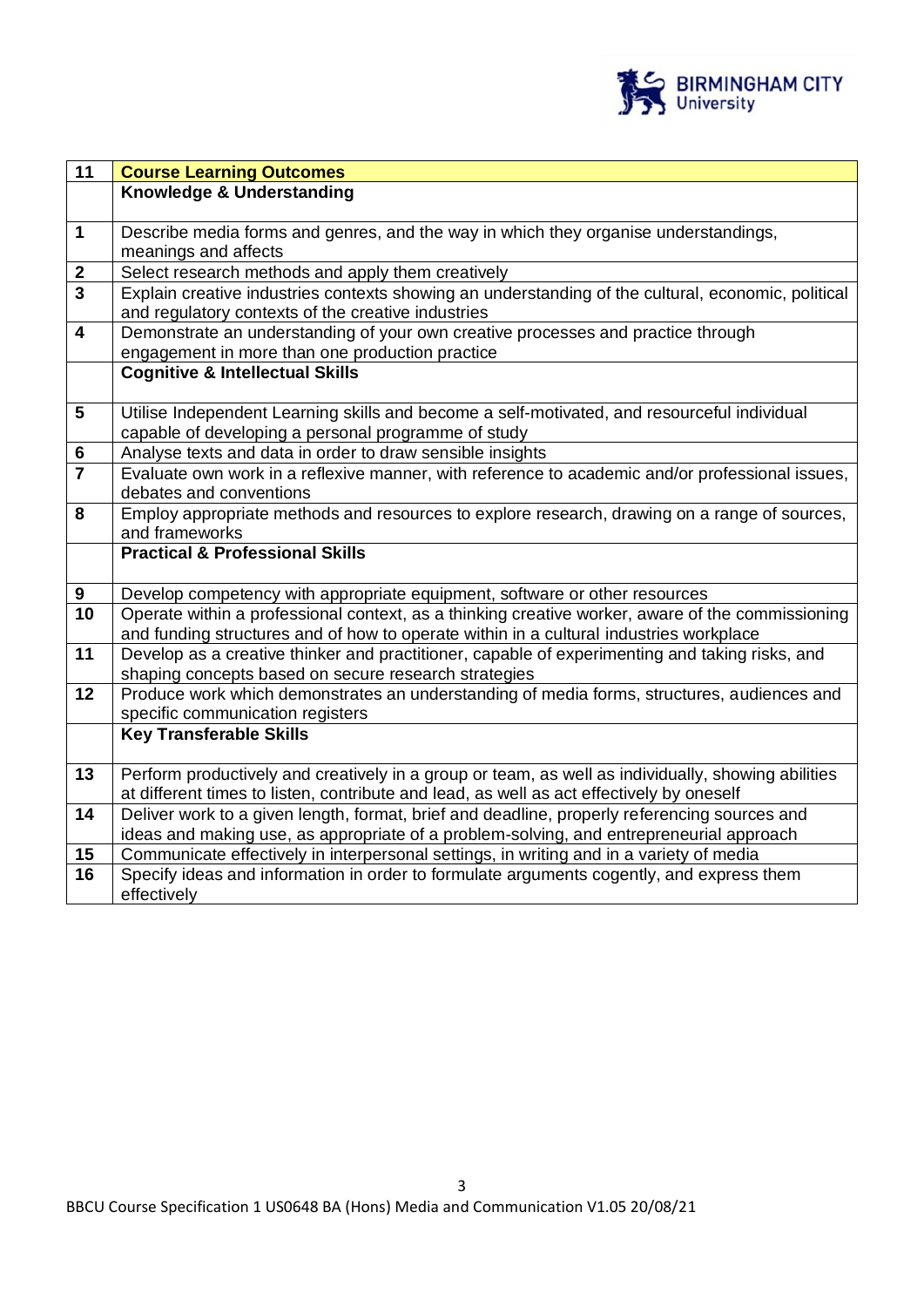

# **12 Course Requirements**

# $12a \mid \text{Level 3:}$

*In order to complete this course a student must successfully complete all the following CORE modules (totalling 120 credits):*

| <b>Module Code</b> | <b>Module Name</b>                      | <b>Credit Value</b> |
|--------------------|-----------------------------------------|---------------------|
| <b>MED3000</b>     | <b>Cross Media Production 1</b>         | <b>20</b>           |
| <b>MED3001</b>     | <b>Cross Media Production 2</b>         | 20                  |
| <b>MED3002</b>     | <b>Media Context and Production</b>     | 20                  |
| <b>MED3003</b>     | <b>Professional and Academic Skills</b> | 20                  |
| <b>MED3004</b>     | <b>Practice Project</b>                 | 40                  |

#### **Level 4:**

*In order to complete this course a student must successfully complete all the following CORE modules (totalling 120 credits):*

| <b>Module Code</b> | <b>Module Name</b>                            | <b>Credit Value</b> |
|--------------------|-----------------------------------------------|---------------------|
| <b>MED4119</b>     | Researching the Media and Communication       | 40                  |
| <b>MED4120</b>     | Introduction to Media Contexts and Practice 1 | 20                  |
| <b>MED4121</b>     | Introduction to Media Contexts and Practice 2 | 20                  |
| <b>MED4131</b>     | <b>Professional and Academic Development</b>  | 20                  |
| ADM4002            | <b>Collaborative Project</b>                  | 20                  |

# **Level 5:**

*In order to complete this course a student must successfully complete all the following CORE modules (totalling 60 credits):*

| <b>Module Code</b> | <b>Module Name</b>                           | <b>Credit Value</b> |
|--------------------|----------------------------------------------|---------------------|
| <b>MED5186</b>     | Research 1                                   | 20                  |
| <b>MED5146</b>     | <b>Advanced Media Contexts and Practice</b>  | 20                  |
| <b>MED5183</b>     | <b>Professional and Academic Development</b> | 20                  |

*In order to complete this course a student must successfully complete one the following CORE OPTIONAL modules (totalling of 20 credits):*

| <b>Module Code</b> | <b>Module Name</b>                                               | <b>Credit Value</b> |
|--------------------|------------------------------------------------------------------|---------------------|
| ADM5006            | Collaborative Practice 2 (or Live Project, or Work<br>Placement) | <b>20</b>           |
| <b>ADM5001</b>     | Live Project (or Collaborative Practice, or Work<br>Placement)   | 20                  |
| <b>ADM5000</b>     | Work Placement (or Collaborative Practice or Live<br>Project)    | <b>20</b>           |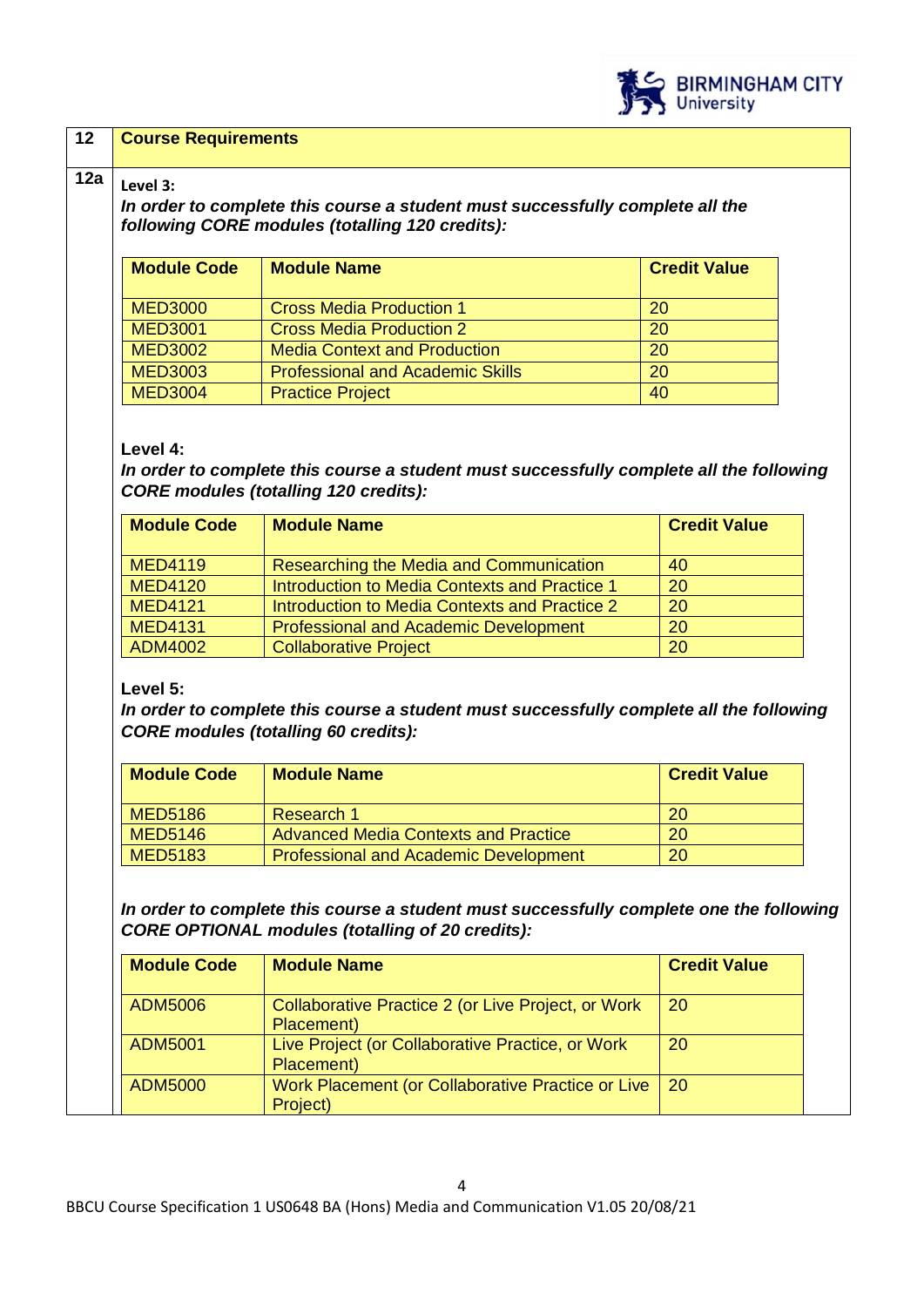

*In order to complete this course a student must successfully complete at least 20 credits from the following indicative list of OPTIONAL modules.* 

# **OPTIONAL MODULES 1**

| <b>Module Code</b> | <b>Module Name</b>                                      | <b>Credit Value</b> |
|--------------------|---------------------------------------------------------|---------------------|
| <b>MED5171</b>     | Gender, Sexuality and the Body                          | 20                  |
| <b>MED5158</b>     | Alternative Lifestyles (Pleasure, Leisure and<br>Taboo) | 20                  |
| <b>MED5164</b>     | Comedy in the Media and Popular Culture                 | 20                  |
| <b>MED5180</b>     | Perspectives on Community and Alternative               | 20                  |
|                    | Media                                                   |                     |
| <b>MED5184</b>     | Race, Ethnicity and the Media                           | 20                  |
| <b>MED5176</b>     | <b>Media and Materiality</b>                            | 20                  |
| <b>MED5168</b>     | <b>Fandoms and Subcultures</b>                          | 20                  |
| <b>MED5166</b>     | Communities of Practice: Culture, Heritage and          | 20                  |
|                    | Space                                                   |                     |
| <b>MED5170</b>     | <b>Film Cultures</b>                                    | 20                  |
| <b>MED5177</b>     | Media Censorship and Regulation                         | 20                  |
| <b>MED5163</b>     | <b>Celebrity Culture</b>                                | 20                  |

*In order to complete this course a student must successfully complete at least 20 credits from the following indicative list of OPTIONAL modules.*

# **OPTIONAL MODULES 2**

| <b>Module Code</b> | <b>Module Name</b>                          | <b>Credit Value</b> |
|--------------------|---------------------------------------------|---------------------|
|                    |                                             |                     |
| <b>MED5157</b>     | <b>Advanced Visual Communication</b>        | 20                  |
| <b>MED5178</b>     | <b>Music Industry Promotional Practices</b> | 20                  |
| <b>MED5165</b>     | <b>Commercial Production for Radio</b>      | 20                  |
| <b>MED5185</b>     | <b>Radio Documentary</b>                    | 20                  |
| <b>MED5169</b>     | <b>Fashion Photography</b>                  | 20                  |
| <b>MED5181</b>     | Photojournalism                             | 20                  |
| <b>MED5159</b>     | Bi-Media drama                              | 20                  |
| <b>MED5196</b>     | <b>Television Studio</b>                    | 20                  |
| <b>MED5161</b>     | Campaigning and Investigative journalism    | 20                  |
| <b>MED5179</b>     | Music, Media and Digitalisation             | 20                  |
| <b>MED5167</b>     | <b>Digital Content Distribution</b>         | 20                  |
| <b>MED5202</b>     | <b>Creating Compelling Content</b>          | 20                  |
| <b>MED5217</b>     | <b>Digital Storytelling</b>                 | 20                  |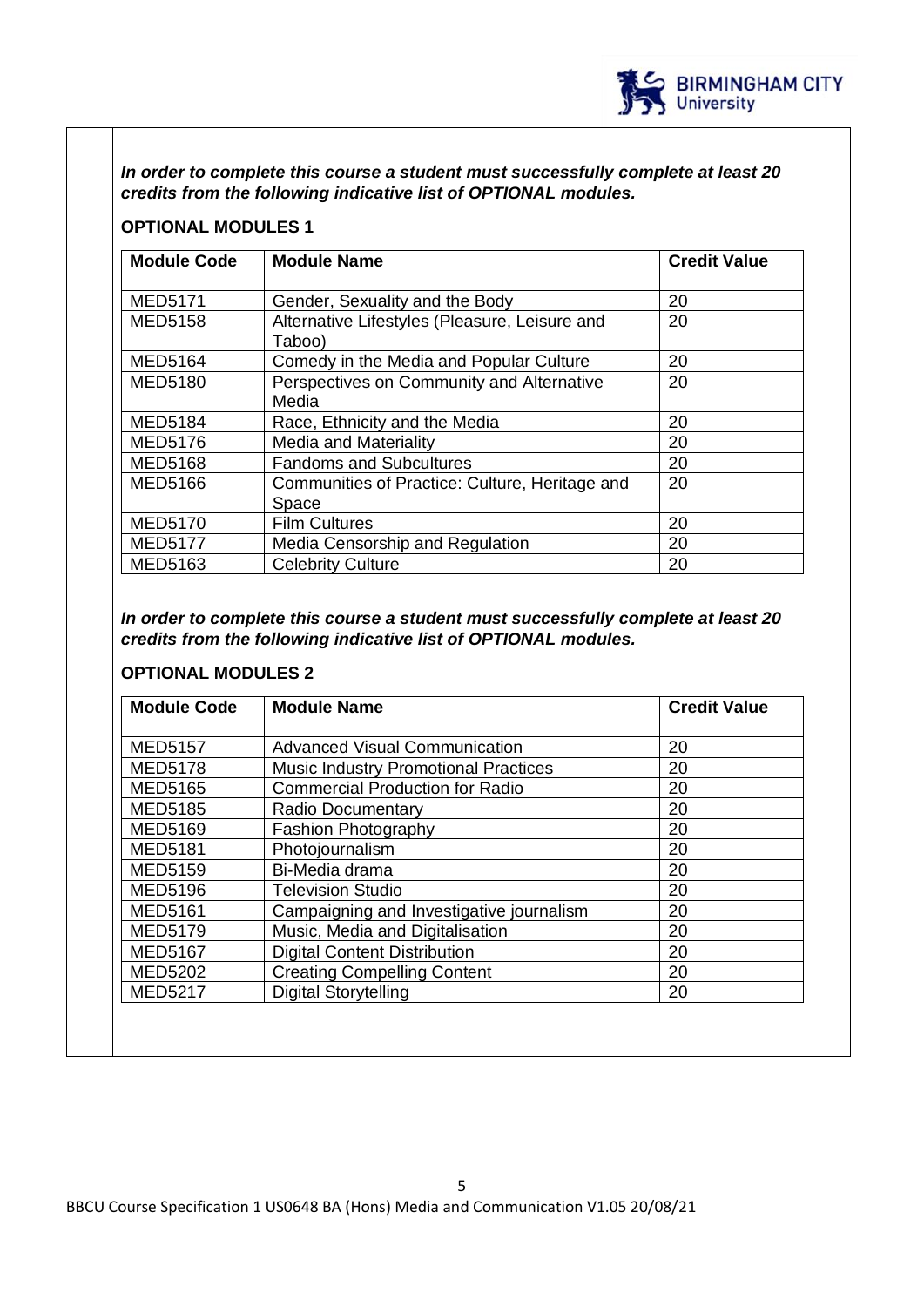

# **Level 6:**

*In order to complete this course a student must successfully complete all the following CORE modules (totalling 100 credits):*

| <b>Module Code</b> | <b>Module Name</b>                              | <b>Credit Value</b> |
|--------------------|-------------------------------------------------|---------------------|
| <b>MED6188</b>     | <b>Professional Media Contexts and Practice</b> | 20                  |
| <b>MED6176</b>     | <b>Professional and Academic Development</b>    | 20                  |
| <b>MED6172</b>     | <b>Major Project</b>                            | 60                  |

*In order to complete this course a student must successfully complete at least 20 credits from the following indicative list of OPTIONAL modules.* 

| <b>Module Code</b> | <b>Module Name</b>                                             | <b>Credit Value</b> |
|--------------------|----------------------------------------------------------------|---------------------|
| MED6191            | Queer Studies and Popular Dissidence                           | 20                  |
| MED6193            | Sex, Texts and Activism                                        | 20                  |
| MED6192            | Science-Fiction and Fantasy                                    | 20                  |
| <b>MED6196</b>     | Understanding Social Media: practices, cultures<br>and debates | 20                  |
| <b>MED6171</b>     | <b>DIY Music Cultures</b>                                      | 20                  |
| MED6173            | Media and Music Heritage and Archives                          | 20                  |
| <b>MED6164</b>     | Affect, Emotion and the Media                                  | 20                  |
| MED6116            | <b>Promotional Culture</b>                                     | 20                  |
| MED6195            | <b>Transnational Radio Cultures</b>                            | 20                  |
| <b>MED6168</b>     | Cinema and Psychoanalysis                                      | 20                  |
| MED6194            | Technology and Transmedia Storytelling                         | 20                  |
| MED6107            | Creativity in the Media                                        | 20                  |
| <b>MED6174</b>     | Media Activism                                                 | 20                  |
| MED6175            | Media, Crime and Deviance                                      | 20                  |
| MED6190            | <b>Quality Global Television</b>                               | 20                  |
| MED6170            | <b>Digital Public Sphere</b>                                   | 20                  |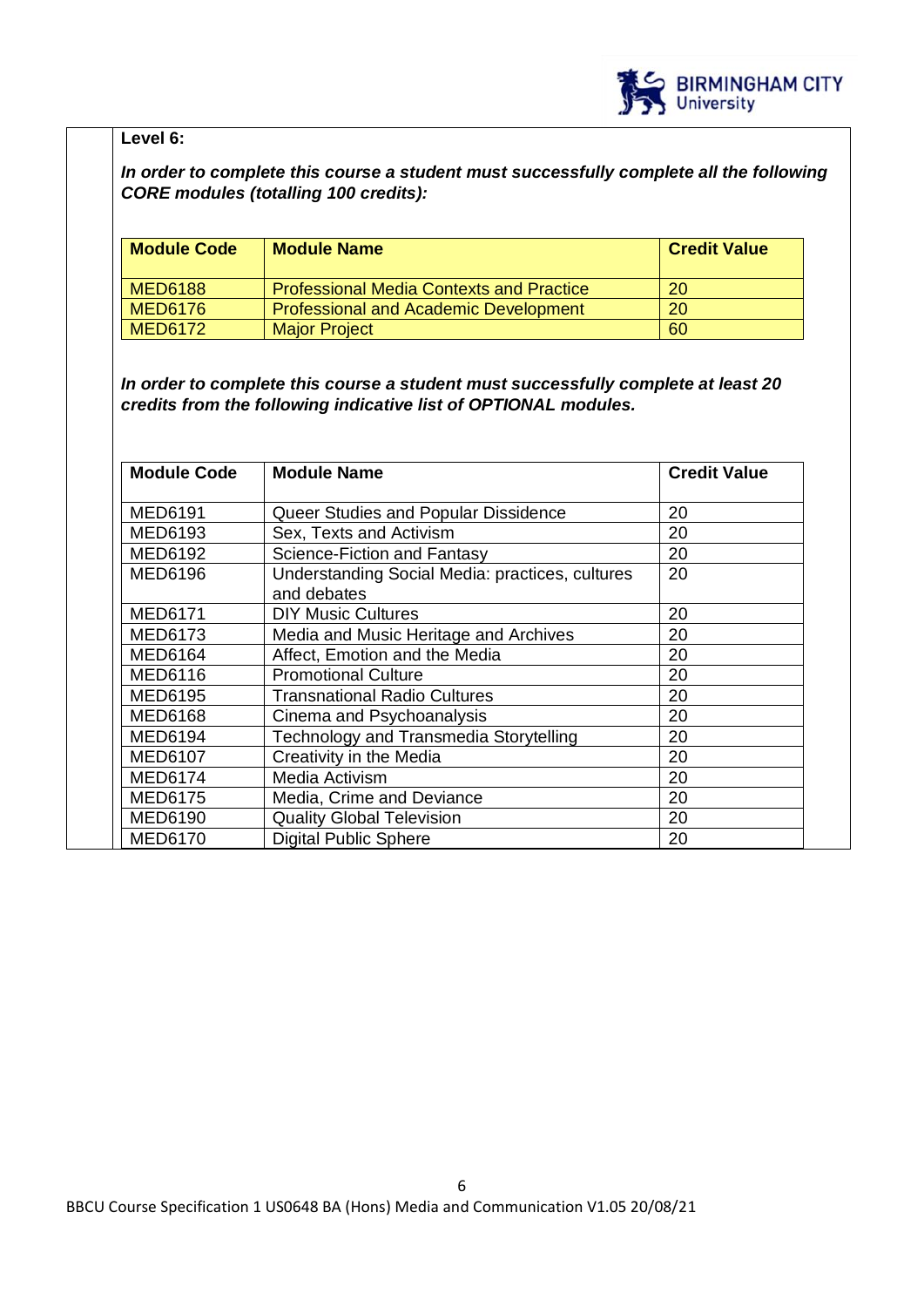

# **12b Structure Diagram**

*Please note list of optional modules is indicative only as modules will only run if selected by 15 or more students. Students' choice will not be guaranteed for optional modules but a fair and transparent process will be adopted and shared with students.*

## **Level 3**

| <b>SEMESTER ONE</b>                                              | <b>SEMESTER TWO</b>                                              |
|------------------------------------------------------------------|------------------------------------------------------------------|
| Professional and Academic Skills (20 credits -<br>core)          |                                                                  |
| Cross-media Production 1<br>$(20 \text{ credits} - \text{core})$ | Cross-media Production 2<br>$(20 \text{ credits} - \text{core})$ |
| Media Context and Production (20 credits – core)                 | Practice Project (40 credits – core)                             |

#### **Level 4**

| <b>SEMESTER ONE</b>                                         | <b>SEMESTER TWO</b>                                |  |
|-------------------------------------------------------------|----------------------------------------------------|--|
| Researching the Media and Communication (40 credits - core) |                                                    |  |
| Introduction to Media Contexts & Practice Module            | Introduction to Media Contexts & Practice Module   |  |
| 1 (20 credits core)                                         | 2 (20 credits core)                                |  |
| Professional & Academic Development (20)                    | Collaborative project – Media Festival (20 credits |  |
| credits - core)                                             | core)                                              |  |

# **Level 5**

| Research 1 (20 credits – core for specialists,<br>options for broad course) | Option 1 (20 credits)                                                                                     |
|-----------------------------------------------------------------------------|-----------------------------------------------------------------------------------------------------------|
| Advanced Media Contexts and Practice 1 (20)<br>credits                      | Option 2 (20 credits)                                                                                     |
| Professional & Academic Development (20<br>credits - core)                  | Live Project/Collaborative Practice 2 / additional<br>work placement $(20 \text{ credits} - \text{core})$ |

#### **Level 6**

| Professional Media Contexts and Practice (20 | Professional & Academic Development (20 |
|----------------------------------------------|-----------------------------------------|
| credits – core)                              | credits - core)                         |
| Research option (20 credits)                 | Major project (60 credits)              |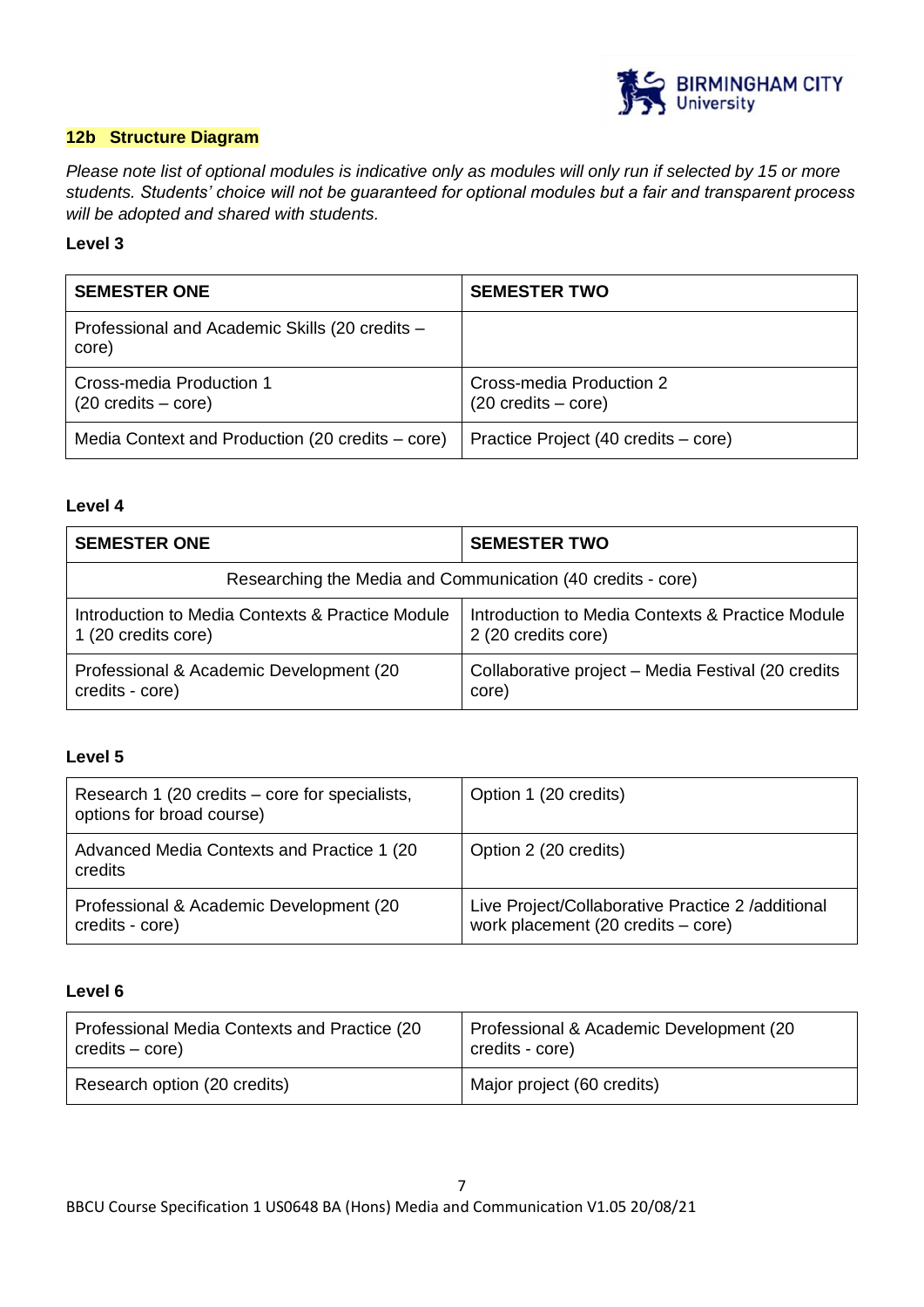

#### **13 Overall Student Workload and Balance of Assessment**

Overall student *workload* consists of class contact hours, independent learning and assessment activity, with each credit taken equating to a total study time of around 10 hours. While actual contact hours may depend on the optional modules selected, the following information gives an indication of how much time students will need to allocate to different activities at each level of the course.

- *Scheduled Learning* includes lectures, practical classes and workshops, contact time specified in timetable
- *Directed Learning* includes placements, work-based learning, external visits, on-line activity, Graduate+, peer learning
- *Private Study* includes preparation for exams

The *balance of assessment* by mode of assessment (e.g. coursework, exam and in-person) depends to some extent on the optional modules chosen by students. The approximate percentage of the course assessed by coursework, exam and in-person is shown below.

#### **Level 3**

## **Workload**

## **% time spent in timetabled teaching and learning activity**

| <b>Activity</b>      | <b>Number of Hours</b> |
|----------------------|------------------------|
| Scheduled Learning   | 480                    |
| Directed Learning    | 480                    |
| <b>Private Study</b> | 240                    |
| <b>Total Hours</b>   | 1200                   |

#### **Balance of Assessment**

| <b>Assessment Mode</b> | Percentage |
|------------------------|------------|
| <b>Coursework</b>      | 67%        |
| Exam                   |            |
| In-Person              | 33%        |

#### **Level 4**

#### **Workload**

#### **% time spent in timetabled teaching and learning activity**

| <b>Activity</b>           | <b>Number of Hours</b> |
|---------------------------|------------------------|
| <b>Scheduled Learning</b> | 220                    |
| <b>Directed Learning</b>  | 740                    |
| <b>Private Study</b>      | 240                    |
| <b>Total Hours</b>        | 1200                   |

## **Balance of Assessment**

| Mode<br><b>Assessment</b> | Percentage |
|---------------------------|------------|
| <b>Oursework</b>          | 00%        |

BBCU Course Specification 1 US0648 BA (Hons) Media and Communication V1.05 20/08/21